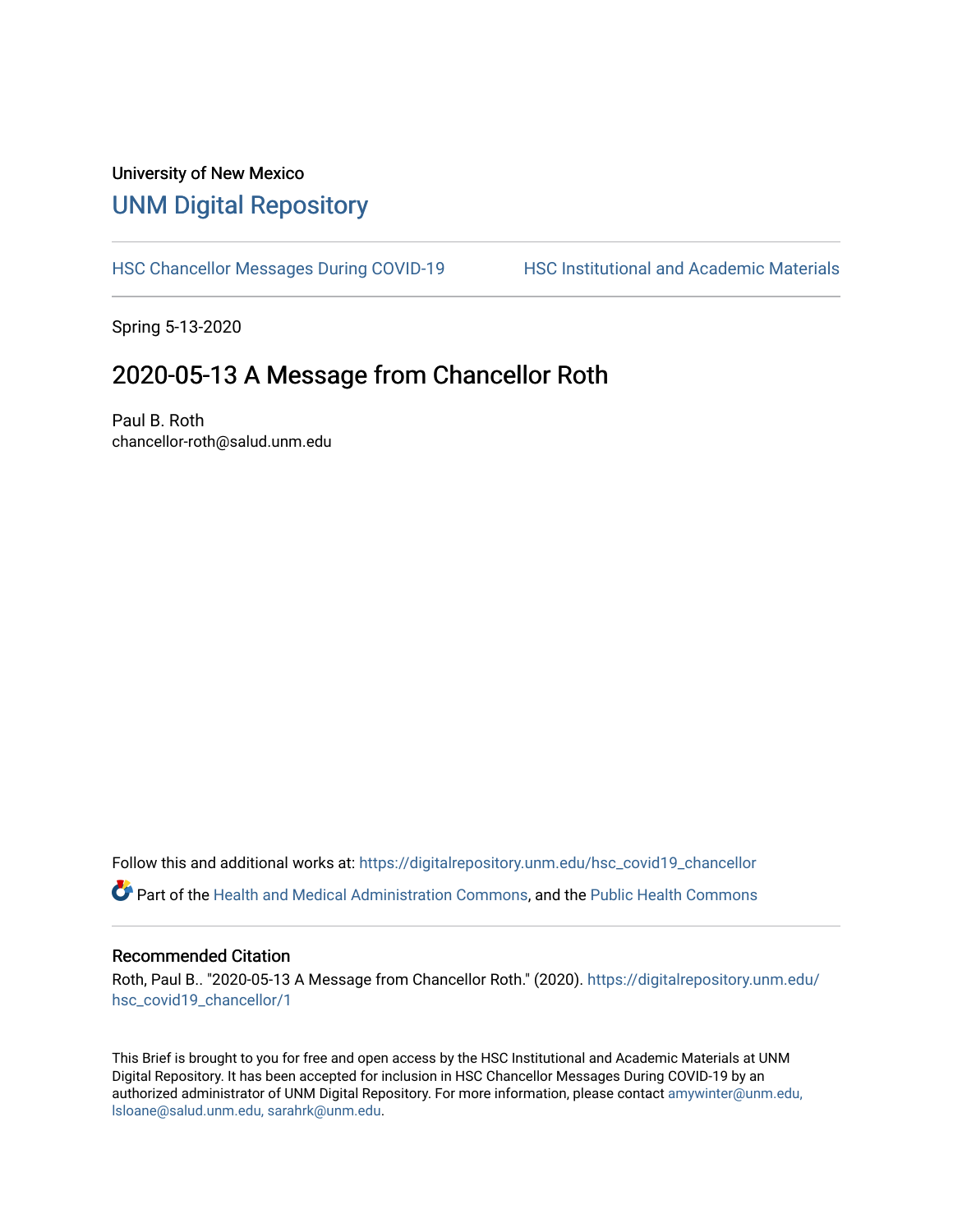

[View this email in your browser](https://mailchi.mp/104a1e8fd239/message-from-the-chancellor-coronavirus-4413984?e=b4bbfca2c0)

# **A Message from Chancellor Roth**

Dear Colleagues:

The other day I received feedback regarding the sheer volume of COVIDrelated emails everyone has been receiving from various entities throughout the Health Sciences Center.

I think at this point there is very little danger that people aren't getting  enough  COVID information – perhaps it's the other way around. Because we all have instant access to virtually unlimited amounts of information, information overload might be causing people to feel a bit overwhelmed.

So, to help you manage your daily information consumption, I'd like to offer a few places where you can get most of your COVID questions answered:

- [The Health Sciences Center's COVID-19 Page](https://unm.us19.list-manage.com/track/click?u=59ce53c1a4dedb490bac78648&id=0b694f75ad&e=b4bbfca2c0) is an excellent one-stop source for HSC faculty, students and staff. It includes informative videos, as well as links to the Centers for Disease Control and Prevention, the New Mexico Department of Health, the World Health Organization and my latest daily updates.
- [The University of New Mexico](https://unm.us19.list-manage.com/track/click?u=59ce53c1a4dedb490bac78648&id=4b3da57e02&e=b4bbfca2c0) COVID-19 Page is a valuable source of information about how the University is adapting to the pandemic. It also includes weekly messages from President Stokes and updates from other leaders.
- The [UNM Hospital Intranet](https://unm.us19.list-manage.com/track/click?u=59ce53c1a4dedb490bac78648&id=dbc39c2cc4&e=b4bbfca2c0) includes sections on infection control and policies and procedures (including one that is specific to UNM Sandoval Regional Medical Center). You must have a VPN connection if you are trying to access the intranet from offsite.
- There's also this useful [Employee Community Resources](https://unm.us19.list-manage.com/track/click?u=59ce53c1a4dedb490bac78648&id=cf12798601&e=b4bbfca2c0) link from UNM Hospitals.